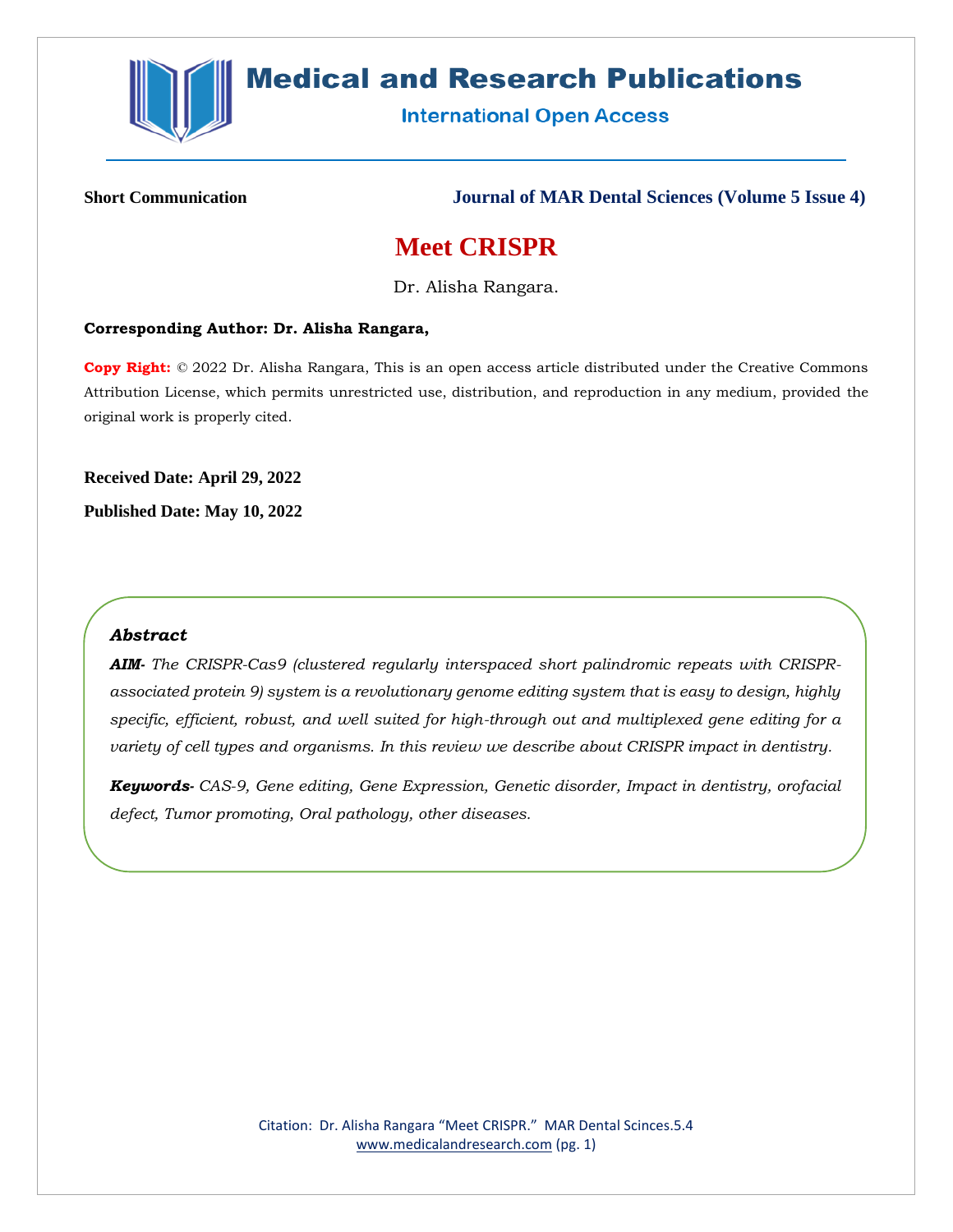# **Introduction**

C RISPR -- Gene editing technology is a new tool that can be used to introduce targeted modifications into the genome. Currently, there are three well-defined technologies for gene editing: Zinc Finger Nucleases (ZFNs), Transcription Activator-Like Effector Nucleases (TALENs), and Clustered Regularly Interspaced Palindromic Repeats (CRISPRs) with CRISPR-associated (Cas) nucleases. Each of these systems is characterized by an adaptable sequence-specific DNA binding domain and a nuclease domain that creates a double-strand cleavage.

#### **What is CRISPR-?**

### **CRISPR- stands for clustered Regularly interspaced Short Palindromic Repeats.**

The name refers to clusters of DNA Sequence that are found at regular intervals in genome of living organisms. It is a defense system commonly used by bacteria to fight phages/viruses, plamid, transpons, and genome islands. Cas-9 is an RNA guided DNA endonuclease enzyme that acts like a pair of molecular scissors to cut strands of DNA.

CRISPRs constitute a family of short DNA repeats that are important components of the adaptive immune system in bacteria and archaea. These elements protect the microbes against various viral invasions. Cas proteins have functional domains that are similar to nucleases, helicases, polymerases, and polynucleotide-binding proteins. When a bacterium detects viral DNA, it produces two strands of short RNA called guide RNA, which then go on to form a complex with an endonuclease enzyme called Cas-9

#### **How does it work?**

Find the offending gene and manipulate the genetic structure to produce a normal genome sequence.

The CRISPR system comprises of two components:

1) A guide RNA (gRNA)-Target DNA sequence and is GPS that guides it to appropriate site

2) Non-specific CRISPR-associated endonuclease protein CAS9 and function as molecular scissor.

#### **What is CRISPR- role in dentistry?**

By now, you probably have heard about the revolutionary gene-editing tool, CRISPR. Scientists claim they can precisely and permanently modify any part of the genome without harming any other gene. With this simple yet powerful technology, researchers can delete or modify the genes that cause genetic diseases.

> Citation: Dr. Alisha Rangara "Meet CRISPR" MAR Dental Scinces.5.4 [www.medicalandresearch.com](http://www.medicalandresearch.com/) (pg. 2)